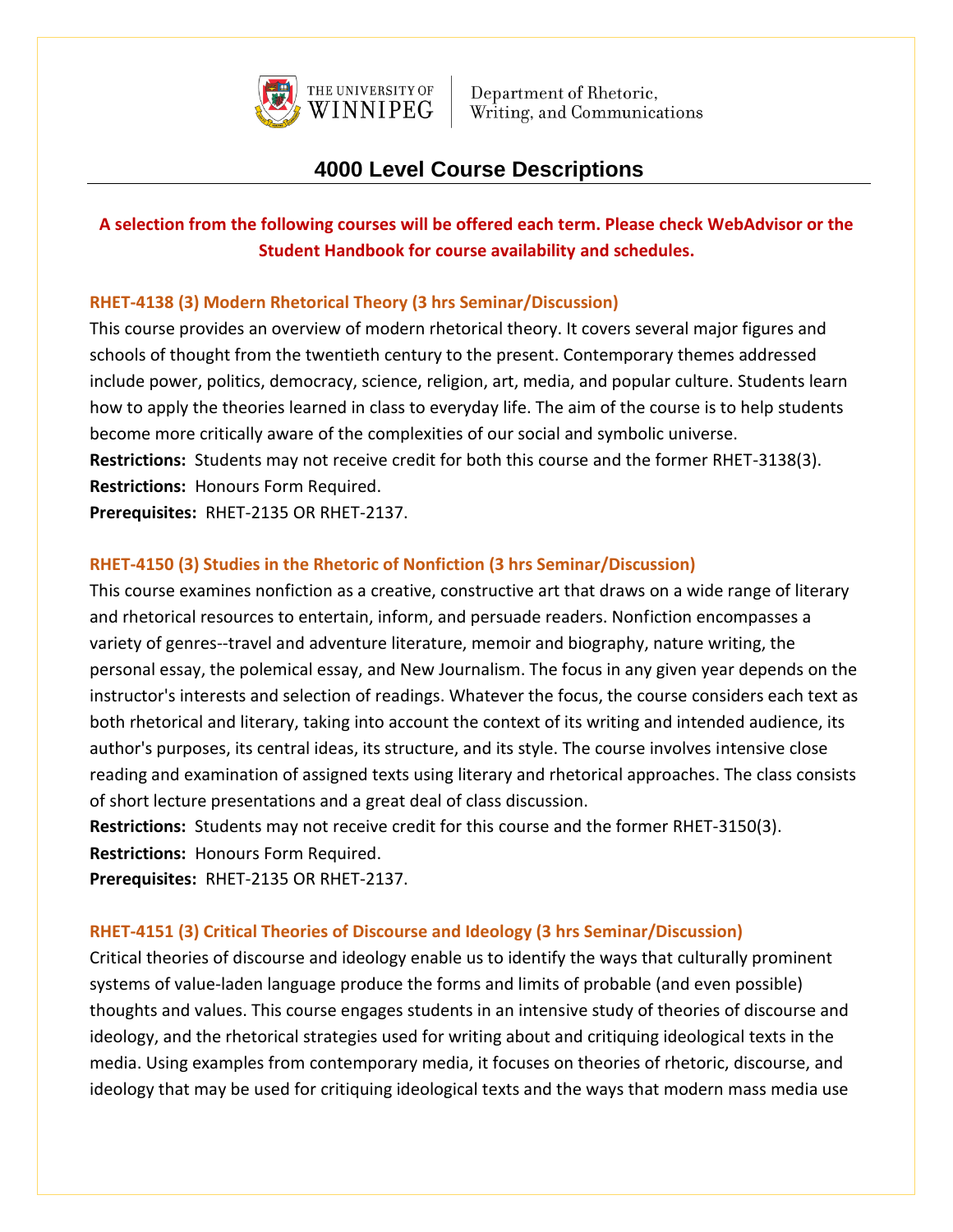

Department of Rhetoric, Writing, and Communications

# **4000 Level Course Descriptions**

rhetoric, language, and images to reproduce forms of power. **Restrictions:** Students may not receive credit for this course and the former RHET-3151(3). **Restrictions:** Honours Form Required. **Prerequisites:** RHET-2135 or RHET-2137.

#### **RHET-4152 (3) Digital Rhetorics (3 hrs Seminar/Discussion)**

This course introduces students to the basic themes, issues, and intellectual debates in the study of digital rhetorics. It provides a critical perspective on what it means to live in a digitally mediated world. To this end, the course seeks to answer the following questions: How should we define media? What separates new media from old? What is the relationship of media to culture and society? What role does digital rhetoric play in a modern democracy? Students explore a variety of perspectives for considering digital rhetorics, including language, ethics, power, and identity.

**Restrictions:** Students may not receive credit for both this course and the former RHET-3152(3). **Restrictions:** Honours Form Required.

**Prerequisites:** RHET-2135 or RHET-2137.

#### **RHET-4401 (3) Rhetoric of the Public Sphere (3 hrs Seminar/Discussion)**

This course adopts a rhetoric and communications framework for the purpose of conducting an intensive study of the concept of the public sphere, everyday processes of communal discourse and negotiation. It examines written, spoken, visual, gestural, and other texts that mediate relations among people in civic spaces. It may include such topics as the definition of the term "public sphere," the history of public discourse, the relationship between state and civil society, the ethics of public texts and power, the impact of the media in narrating public events, and the textual "handling" of social tensions.

**Restrictions:** Students may not hold credit for both this course and the former RHET-3401(3). **Restrictions:** Honours Form Required.

**Prerequisites:** RHET-2135 or RHET-2137.

#### **RHET-4420 (3) Rhetorics of Identity (3 hrs Seminar/Discussion)**

This course undertakes an intensive study into the symbolic mediation of identity. It examines how symbolic systems reflect, produce, and challenge such concepts as gender, race, ethnicity, sexuality, class, ability, age, nationality, and humanness. Drawing connections between discourses and privilege, the course also explores power and identity politics, examining the reciprocal relationship between symbols and ideology. Its topics may include the performance and circulation of digitally